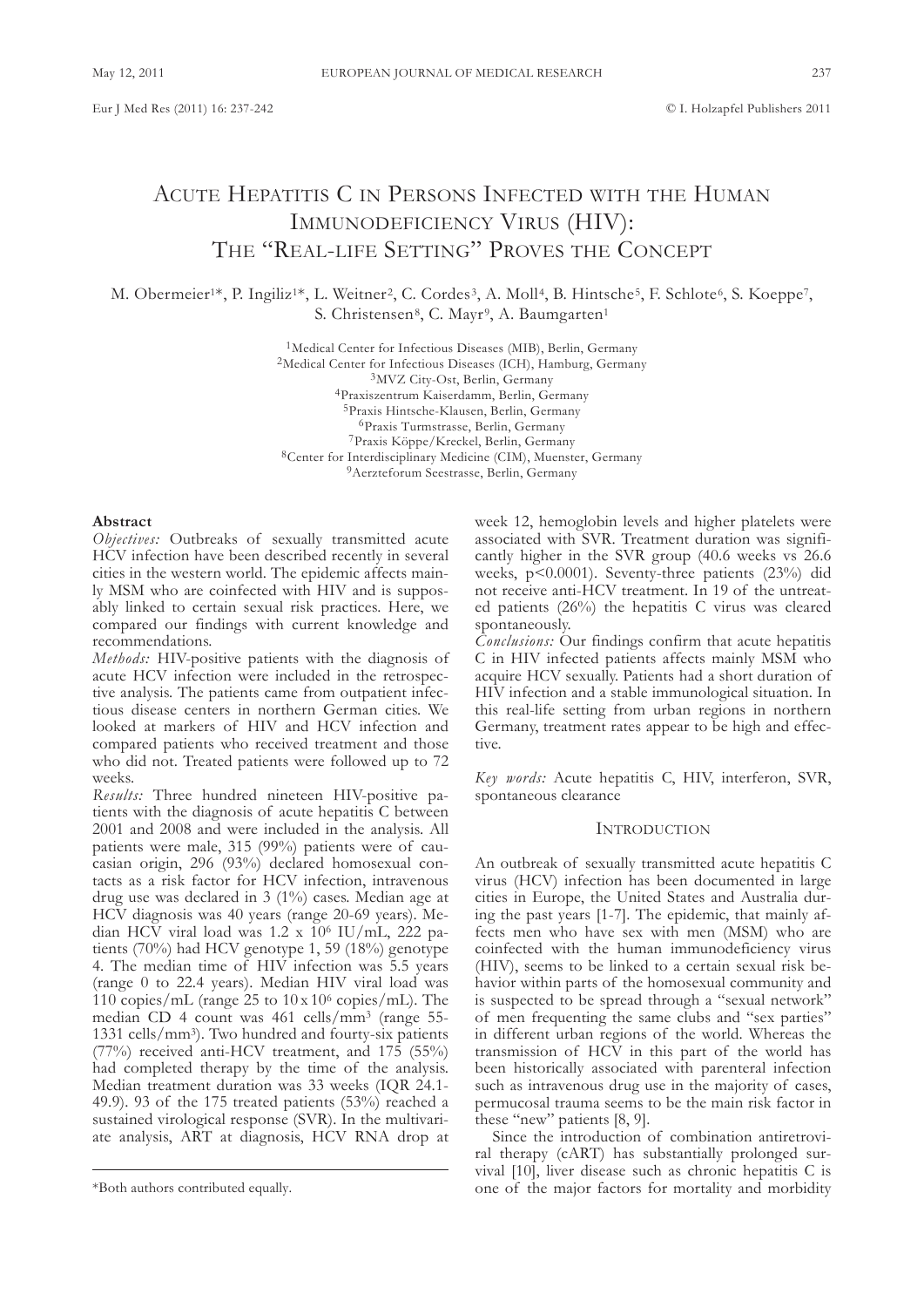*Table 1.* Baseline characteristics of the 319 HIV patients with acute hepatitis c**a**.

| Age [years] (range)                                              | $40(20-69)$                                   |
|------------------------------------------------------------------|-----------------------------------------------|
| Sex, male $[\%]$                                                 | 100                                           |
| HCV transmission risk MSM, $n$ $\left(\frac{9}{6}\right)$        | 296 (93)                                      |
| Time since HIV infection [years]<br>(range)                      | $5.5(0-22.4)$                                 |
| $CD4$ count $[cells/µ]$ (range)                                  | 461 (55-1331)                                 |
| HIV viral load [copies/mL] (range)                               | $110(50-10 \times 10^6)$                      |
| cART, n $(\%$                                                    | 200(63)                                       |
| CDC stage C, $n$ (%)                                             | 59 (18)                                       |
| HCV RNA [IU/mL] (range)                                          | $1.2 \times 10^6$ (33-676 x 10 <sup>6</sup> ) |
| HCV genotype 1, n $(\%)$                                         | 222(70)                                       |
| Maximum ALT level at diagnosis <sup>b</sup><br>$[IU/mL]$ (range) | 420 (19-4217)                                 |
| Symptomatic hepatitis, as indicated<br>by physician, n $(\%)$    | 83 (26)                                       |
| Time to treatment <sup>c</sup> , weeks (IQR)                     | 12.6 (4.7-24.4)                               |
| Duration of therapy, weeks (IQR)                                 | $33(24.1-49.9)$                               |
|                                                                  |                                               |

**a** values are given as median unless otherwise indicated.

**b**Maximum median alanin aminotransferase (ALT) level is the maximum increase in ALT measured at the time of diagnosis.

**c**Time to treatment is the time between diagnosis and first dose given. MSM, men who have sex with men. CDC, Center for disease control and prevention.

in the HIV infected population [11]. Consequently, the assumed sexual spread of HcV may have a serious clinical impact for HIV positive MsM.

HIV coinfection seems to lead to a lower rate of spontaneous clearance in acute HcV infection, a faster fibrosis progression in chronic hepatitis C and reduces response rates to standard treatment regimens with pegylated interferon (PegIFN) and Ribavirin (RBV) [12-15] compared to the HCV monoinfected population.

Several groups from England, France, Germany, Australia, the United States and the Netherlands have recently published their data on the nature of the epidemic and treatment outcomes in HIV-acute HcVcoinfected patients. sustained virological response rates in these studies ranged between 59 and 80% of the treated patients, depending on genotype and treatment duration [16]. Interestingly, the results from an observational European multicentre cohort showed no influence of HcV genotype or HcV viral load on overall sVR rates of 62% [17]. several issues such as the type of pegylated interferon used, a benefit of additional ribavirin or the optimal starting point for treatment and treatment duration remain still unsolved. However, prospective trials have unfortunately not yet been undertaken and are urgently needed to answer these questions.

The aim of this retrospective analysis was to review treatment decisions and outcomes in HIV positive patients with acute hepatitis C in a routine clinical setting. Moreover, we tried to compare these findings with current knowledge and recommendations.

### PATIENTS AND METHODS

consecutive patients coinfected with HIV and acute hepatitis C were included in this retrospective analysis. The patients came from outpatient infectious disease centers in northern German cities. These centers care for approximately 9000 HIV positive patients annually, of whom about 1350 (15%) are HCV co-infected. Acute hepatitis c was defined as a positive HcV polymerase chain reaction (PcR), and at least two conditions out of the following being confirmed: HcV seroconversion within the last 6 months, an increase in serum ALT of more than  $350$  IU/mL or a suspected risk event in the past 6 months before diagnosis.

Data was collected by chart review. We looked at demographic factors, risk factors for HcV infection, HcV viral load and HIV surrogate markers as well as liver function tests at the time of diagnosis of acute HcV infection. the history of HIV infection, the current treatment for HIV infection, and the number of patients in stage c3 according to the classification of the Centre for Disease control (CDC, Atlanta, USA) [18] was taken into account.

furthermore, the physician´s clinical impression (symptomatic, asymptomatic) at the time of diagnosis of acute HcV was included in the analysis.

The patients were then divided into two groups, a treated group and an untreated group. Treated patients received at least one dose of either pegylated interferon α-2a (180µg per week subcutaneously (s.c.)) or pegylated interferon α-2b (1.5mg/kg body weight per week s.c.) with or without weight-based ribavirin (800- 1200mg/d).

Treated patients were followed with the same laboratory markers mentioned above at week 4, 12, 24 and 48 of treatment and during a 24-week follow up period after the last dose of interferon to define SVR. Untreated patients were followed up to observe spontaneous clearance.

laboratory parameters were measured locally. HcV-PcR was performed with ultrasensitive assays with a lower limit of quantification (LLQ) between 15 Iu/ml and 600 Iu/ml, as detection limits changed over the time of the observation period.

Statistical analysis was performed using "R" (The R foundation for statistical computing, Vienna, Austria). student´s t-test was used to compare groups, a pvalue below 5% was considered statistically significant. A multivariate analysis by logistic regression was conducted to define the odd's ratios of sVR.

## **RESULTS**

A total of three hundred nineteen HIV-positive patients met the criteria for acute hepatitis C between 2001 and 2008 and were included in the analysis. Patients came from ten different ambulatory care centers in 4 different cities in Germany, however, 264 patients (83%) were diagnosed in Berlin. All patients were male, 315 (99%) patients were of caucasian origin, 296 (93%) declared homosexual contacts as the only possible risk factor for HcV infection, intravenous drug use was declared in  $3(1\%)$  cases and for 21 patients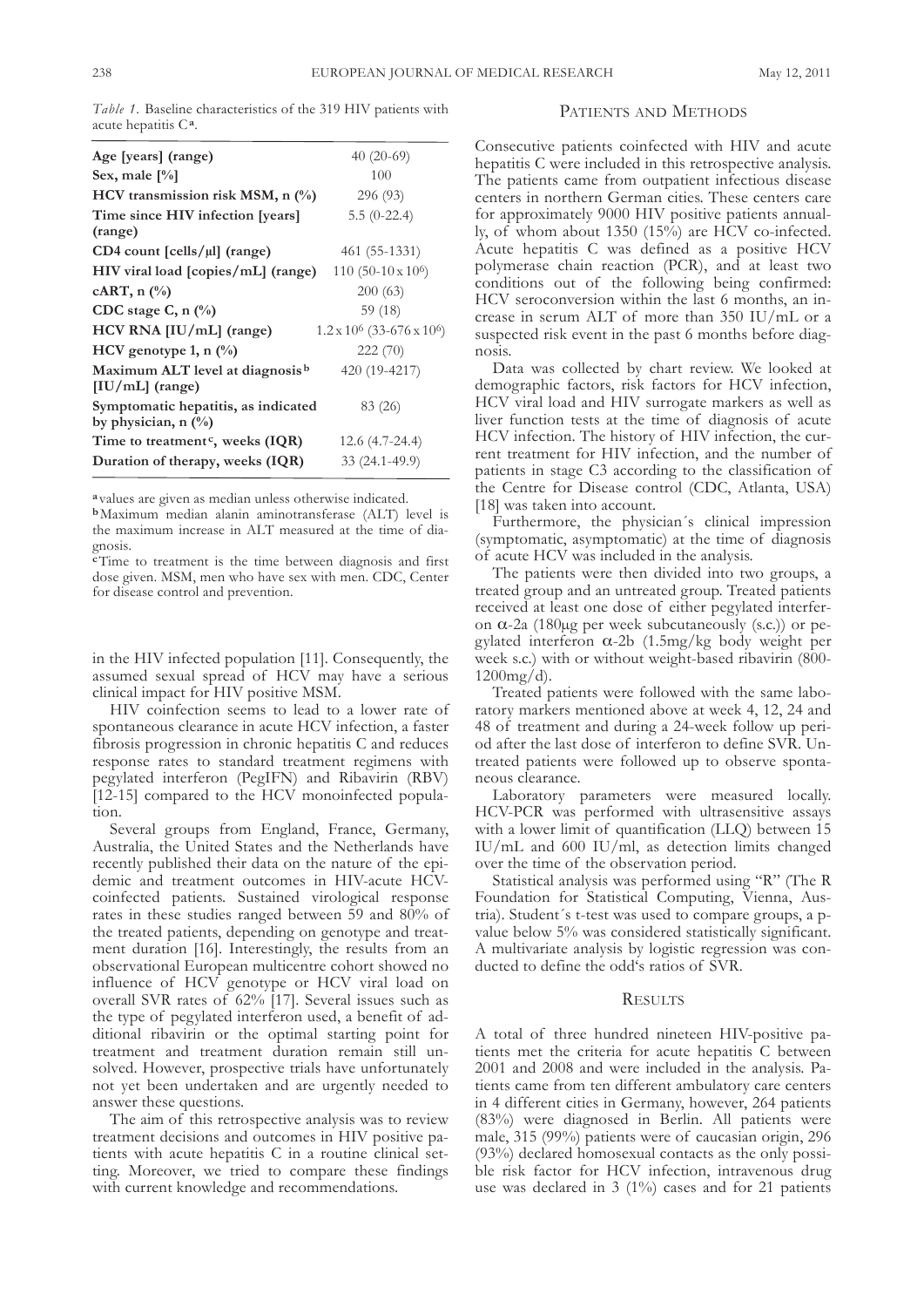|                                | p value | Odds-Ratio | $CI$ 2,5 | CI 97,5 |
|--------------------------------|---------|------------|----------|---------|
| <b>HCV RNA</b> week 0          | 0.1151  | 1.00       | 1.00     | 1.00    |
| <b>HCV-RNA</b> decline week 4  | 0.1767  | 2.11       | 0.83     | 8.99    |
| <b>HCV-RNA</b> decline week 12 | 0.0178  | 2.85       | 1.35     | 8.38    |
| $ALT$ max $b$                  | 0.2786  | 1.00       | 1.00     | 1.01    |
| H <sub>b</sub> week $0a$       | 0.07    | 0.20       | 0.02     | 0.79    |
| H <sub>b</sub> week 4          | 0.1665  | 0.46       | 0.13     | 1.28    |
| H <sub>b</sub> week 12         | 0.024   | 4.71       | 1.44     | 23.30   |
| HIV viral load week 0          | 0.8572  | 1.00       | 1.00     | 1.00    |
| ALT week 0                     | 0.8024  | 1.00       | 0.99     | 1.00    |
| GGT week 0                     | 0.8421  | 1.00       | 0.99     | 1.01    |
| Platelets week 0               | 0.0337  | 0.96       | 0.91     | 0.99    |
| ART vs no ART at diagnosis     | 0.0338  | 3.94       | 2.83     | 9.84    |
| CD4 cell count week 0          | 0.2988  | 1.00       | 1.00     | 1.01    |

*Table 2.* Multiple logistic regression of factors associated with sVR.

**a**week refers to anti-HcV treatment week, **b**Maximum median alanin aminotransferase (Alt) level is the maximum increase in Alt measured at the time of diagnosis. Hb, hemoglobin, ARt, antiretroviral treatment

 $(6%)$  no risk factor was indicated. Median age at HCV diagnosis was 40 years (range 20-69 years).

Median HCV viral load was  $1.2 \times 10^6$  IU/mL. The HcV genotype distribution was as follows: 222 patients  $(70\%)$  had genotype 1, 7 (2%) genotype 2, 26 (8%) genotype 3, 59 (18%) genotype 4, and in 5 (2%) patients the HCV genotype was not indicated. The median maximum alanin aminotransferse (ALT) level at diagnosis was  $420$  IU/mL (range 19 to  $4217$ ). The median bilirubin level was 1.2 mg/dl (range 0.1 to 35). In 83 cases (26%) patients were indicated as symptomatic by their physician.

The median time of HIV infection was 5.5 years (range 0 to 22.4 years). Two hundred patients  $(63%)$ were on cART or started cART at the time of HCV diagnosis, 26 patients had a history of antiretroviral therapy but were currently not treated, 79 patients were naϊve for HIV therapy, and in 13 cases no data on HIV treatment could be retrieved. Overall, 105 patients (33%) were not treated for HIV infection. 59 (18%) patients were classified as CDC stage C3, in 4 cases this information was not available. Patients on cARt did not differ from untreated patients in terms of ALT levels, bilirubin levels, absolute CD 4 lymphocyte count. HcV viral load was higher in the noncART group  $(1.8 \times 10^6 \text{ iU/mL} \text{ vs } 1.0 \times 10^6 \text{ iU/mL}).$ 

Median HIV viral load was 110 copies/mL (range 25 to  $10x10^6$  copies/mL). The median CD 4 lymphocyte count was 461 cells/mm3 (range 55-1331 cells/mm<sup>3</sup>), median CD4 percentage was 24% (range 3 to 64). Baseline characteristics are summarized in Table 1.

Two hundred and fourty-six patients (77%) received anti-HcV treatment, and 175 (55%) had completed therapy by the time of the analysis. All treated patients received either pegylated interferon  $α$ -2a or  $α$ -2b, 240 patients (91% of treated patients) received additional ribavirin.

The median time from diagnosis to initiation of treatment was 12.6 weeks (IQR 4.7-24.4). Median

treatment duration was 33 weeks (IQR 24.1-49.9). 93 of the 175 treated patients (53%) met the sVR criteria (HcV viral load undetectable 24 weeks after end of therapy), 42 (24%) did not and in another 40 patients the follow-up period was not yet terminated or data was missing. In the on-treatment analysis, 69% of the patients fulfilled the criteria for sVR. sVR was associated with an earlier onset of anti-HcV treatment after diagnosis (9.6 weeks vs 11 weeks), but this was not statistically significant. In multiple logistic regression a viral load drop at week 12, drop in hemoglobin levels at week 12, higher platelets and cART at the time of HcV diagnosis turned out statistically significant (Table 2). A rapid virological response (RVR, HCV) RNA undetectable at week 4) was reached in 31% of patients. RVR predicted sVR in 87%. At week 12, 108 patients had undetectable HcV RnA (early virological response - EVR) and 70 patients (65%) reached an sVR. of the 38 patients that did not fulfill the criterion of an EVR, only 6 (15%) finally had an SVR. Treatment duration was significantly higher in the sVR group (40.6 weeks vs 26.6 weeks, p<0.0001). Moreover, we saw a trend towards lower HcV PcR levels at diagnosis and the achievement of sVR, however, this difference was not significant. No difference was seen in maximum GPT levels before treatment between patients with or without sVR.

Treatment was interrupted before week 24 in 30 patients, in 15 cases due to non-response or virological breakthrough, in the other cases due to side effects. seventy-three patients (23%) did not receive anti-HcV treatment. In 19 of the untreated patients (26%) the hepatitis C virus was cleared spontaneously. The median CD4 cell count in these patients was  $461/mm^3$ , median bilirubin was 2.15 mg/dL ( $p=0.03$ ) and the median GPT level was 744 IU/mL. In untreated patients without spontaneous clearance the median GPT level was 339 IU/mL and the median bilirubin level was 1mg/dl. these differences were not statistically significant.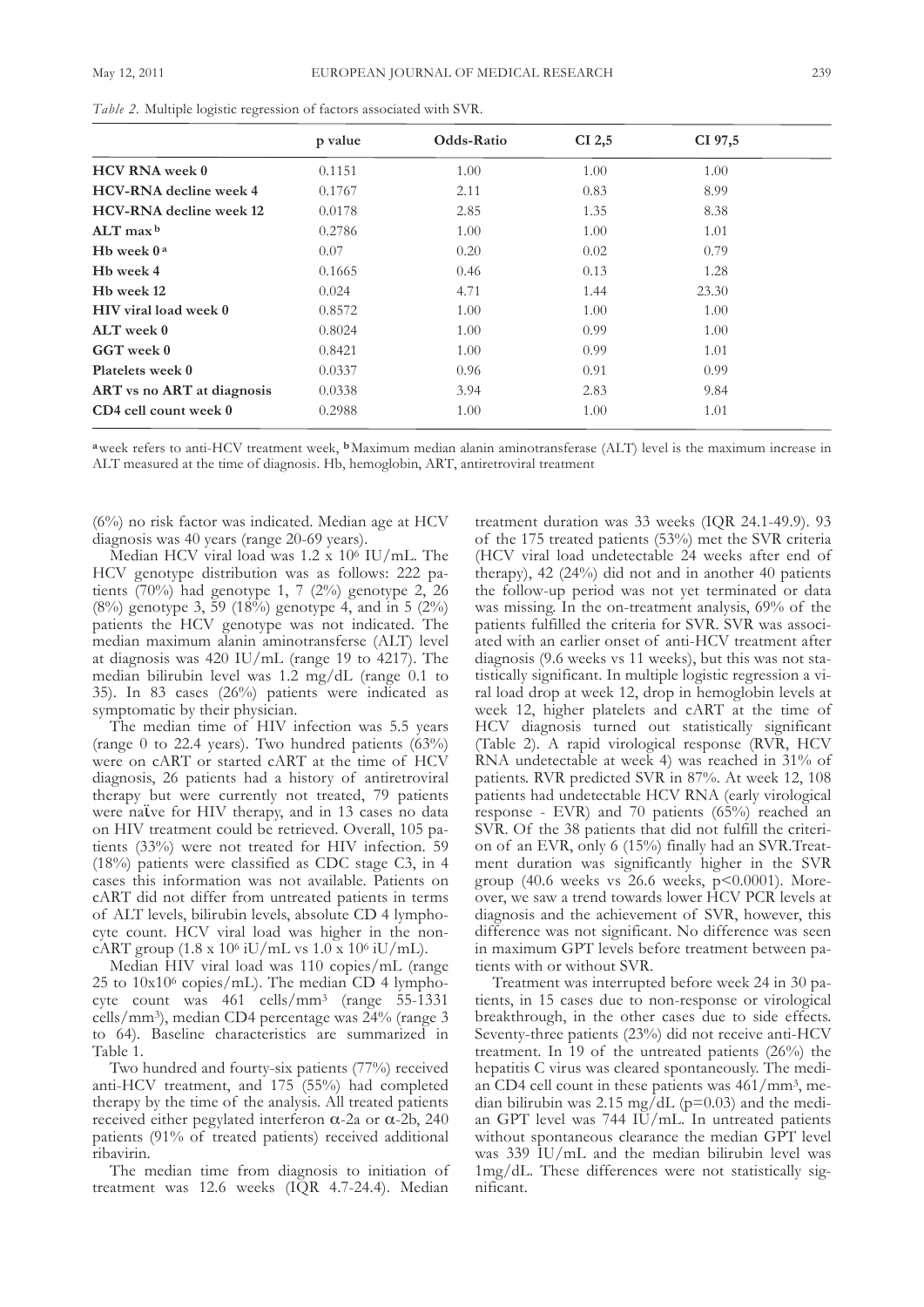### **DISCUSSION**

This retrospective analysis could give an interesting insight on the "real life" management of acute hepatitis C in HIV coinfected patients. Our patients were mainly middle-aged men and nearly all of them indicated homosexual contacts as the assumed risk factor for acquiring HCV. This goes in line with the findings of other work groups dealing with the same issue [5, 18- 20]. All of our patients were diagnosed in German urban areas with Berlin appearing to be the hotspot of transmission.

Our patients were HIV-positive and had a relatively stable immunological situation with a median CD4 count at  $461$  cells/mm<sup>3</sup> and no more than 9 patients had a CD4 count below 200 cells/mm<sup>3</sup> at the time of hepatitis C diagnosis. Only 18% of our patients had a history of an AIDS-defining event. Moreover, the median time of HIV infection was relatively low (about 5 years). This confirms findings from other cohorts [17] and one may conclude that an impaired immune system is not a necessary risk factor to acquire hepatitis c sexually. Although it has been postulated that HIV coinfection might facilitate HcV transmission by increasing both viral infectiousness because of higher HcV viral loads in serum and semen and viral susceptibility through impaired immunologic control of HcV [20, 21] no proof of this concept has yet been found. This leads to the thesis that behavioral risk factors such as "serosorting sex parties" and traumatic sexual practices are necessary for the sexual transmission [9]. Moreover, rare cases of sexual HcV transmission in HIV negative MsM have been described [22]. It is noteworthy that HIV infected patients are more likely to be diagnosed with concomitant diseases due to regular medical check-ups, which is also true for the diagnosis of hepatitis C. However, in several cohorts it has been shown recently that acute sexually transmitted hepatitis c rarely occurs in HIV-negative individuals and also not in HIV-infected women [23- 26].

About one third of our patients was not treated for their HIV infection and several patients started HIV treatment when diagnosed with acute HcV infection. considering the fact that HcV was acquired by risky sexual behavior, it is even more alarming that these persons have replicative HIV disease and therefore a high chance of transmission.

seventy-seven percent of our patients received anti-HCV treatment. This is highly promising as similar cohorts in chronically co-infected patients showed considerably low rates of treatment initiation [27] although HIV coinfection has the potential to aggravate HCV disease progression [12]. This is even more important as liver-related death has become the most frequent cause of non–AIDS-related death in the HIV infected population, mainly due to hepatitis C virus coinfection [28].

we found high rates of sVR in our cohort. with 69% in the on-treatment analysis sVR rates were clearly higher than in chronically co-infected patients, although most of our patients had unfavourable genotypes 1 and 4. This has also been described by other groups and the sVR rates are in concordance with the rates found in several European cohorts [17].Viral load drop at week 12, drop in hemoglobin levels at week 12, higher platelets and cART at the time of HcV diagnosis were significantly associated with sVR.

Most of the treated patients included in this analysis received additional ribavirin (91%) to their treatment with pegylated interferon. An impact of this combination on treatment outcome can therefore not be drawn from these data. It rather shows that physicians stick to approved regimens in clinical practice as ribavirin is part of the standard-of-care in chronic HcV infection. However, the use of ribavirin for the treatment of acute hepatitis c has been an issue of discussion. In acute HcV monoinfection high rates of sVR have been reached with interferon or pegylated interferon monotherapy [29-31]. In most of the trials on coinfected patients additional ribavirin had been used, but in the German cohort patients treated with pegylated interferon alone achieved higher sVR rates than patients on pegylated interferon and ribavirin combination therapy, although the difference in sVR was not statistically significant and the number of patients was low [32]. Matthews et al. described comparable response rates in coinfected patients from the Australian cohort when treated with PEG/RBV compared to monoinfected treated with PEG alone [32]. The median time from diagnosis to treatment initiation was 12.6 weeks. This implies that a part of the patients were treated late regarding the course of acute HcV infection. some of our patients were rather to be classified as early chronic than as late acute. Of note, our data come from a retrospective analysis and not from a prospective trial. Patients in this analysis were included since 2001, and knowledge and treatment decisions changed over time. This analysis rather reflects acute hepatitis C under real-life conditions. Accordingly, patients that were treated earlier had higher rates of sVR.

we found a high rate of spontaneous clearance in the untreated patients group  $(26%)$ . This confirms findings from a pooled analysis of several European cohorts [33]. However, HIV infection has been associated with high rates of HcV persistence, which, it has been hypothesized, is related to its impact on cellular immune function [34]. This was confirmed by Danta et al. who found that 95% of HIV-acute HcV coinfected patients developed persistent HcV infection [35]. the few patients that cleared HcV infection spontaneously had significantly higher ALT levels, were icteric and had higher CD4 cell counts. In our cohort, bilirubin and ALT levels were higher in patients who cleared HCV, and CD4 count was identical to the overall cohort, but no statistical significance could have been found. A real estimation of the spontaneous clearance rate in the natural course of HcV infection cannot be drawn from a dataset like ours. To date, clear-cut criteria for the likelihood of spontaneous clearance are not known. Most experts recommend to determine the drop of HCV RNA at week 4. If HcV RnA has dropped for 2 log or more, observation for spontaneous clearance might be reasonable in 4-weeks intervals up to week 12. However, delaying the start of treatment for too long may eradicate the benefit of early treatment [16].In conclusion, our data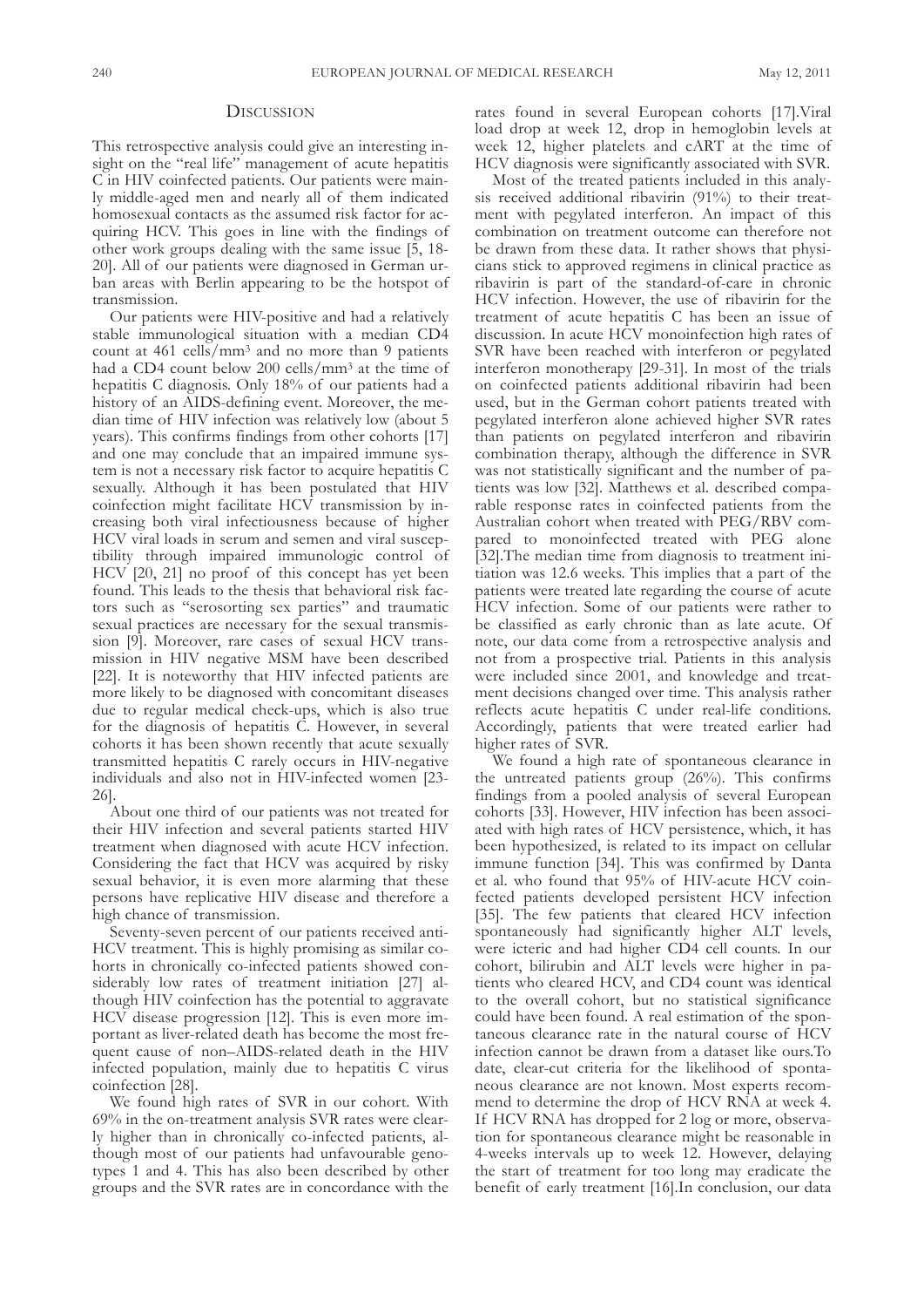describes the largest cohort of acute HcV infected patients so far. It is able to prove what has been postulated by several workgroups concerning the demographics and treatment outcomes in acute HcV and HIV coinfection. Especially in the setting of HIV infection, the physicians' awareness is needed to precociously spot HcV infections as early treatment leads to better results.

*Financial disclosure:* All participating centers have received a restricted grant from Essex Pharma GmbH.

*Acknowledgements:* we would like to thank the following persons for their contribution to this work: Ivanka Krznaric, Andreas Wienbreyer, Bianca Reisenweber, Daniela Behrendt, christian Hoffmann, christoph schuler, Elke lauenroth-Mai, wolfgang schmidt.

#### **REFERENCES**

- 1. Gilleece YC, Browne RE, Asboe D, Atkins M, Mandalia S, Bower M, Gazzard BG, Nelson MR. Transmission of hepatitis c virus among HIV-positive homosexual men and response to a 24-week course of pegylated interferon and ribavirin. J Acquir Immune Defic Syndr. 2005 Sep 1;  $40(1)$ : 41-6.
- 2. Vogel M, Bieniek B, Jessen H, schewe cK, Hoffmann c, Baumgarten A, Kroidl A, Bogner JR, Spengler U, Rockstroh JK. Treatment of acute hepatitis C infection in HIV-infected patients: a retrospective analysis of eleven cases. J Viral Hepat. 2005 Mar; 12(2): 207-11.
- 3. Dominguez S, Ghosn J, Valantin MA, Schruniger A, Simon A, Bonnard P, Caumes E, Pialoux G, Benhamou Y, Thibault V, Katlama C. Efficacy of early treatment of acute hepatitis C infection with pegylated interferon and ribavirin in HIV-infected patients. AIDS. 2006 May 12; 20(8): 1157-61
- 4. Götz HM, van Doornum G, Niesters HG, den Hollander JG, Thio HB, de Zwart O. A cluster of acute hepatitis C virus infection among men who have sex with men—results from contact tracing and public health implications. AIDS. 2005 Jun 10; 19(9): 969-74.
- 5. van de laar tJ, van der Bij AK, Prins M, Bruisten sM, Brinkman K, Ruys TA, van der Meer JT, de Vries HJ, Mulder JW, van Agtmael M, Jurriaans S, Wolthers KC, coutinho RA. Increase in HcV incidence among men who have sex with men in Amsterdam most likely caused by sexual transmission. J Infect Dis. 2007 Jul 15; 196(2): 230-8.
- 6. Luetkemeyer A, Hare CB, Stansell J, Tien PC, Charlesbois E, Lum P, Havlir D, Peters M. Clinical presentation and course of acute hepatitis C infection in HIV-infected patients. J Acquir Immune Defic Syndr. 2006 Jan 1; 41(1): 31-6.
- 7. Matthews gV, Hellard M, Haber P, yeung B, Marks P, Baker D, McCaughan G, Sasadeusz J, White P, Rawlinson W, Lloyd A, Kaldor J, Dore GJ; Australian Trial in Acute Hepatitis C Study Group. Characteristics and treatment outcomes among HIV-infected individuals in the Australian Trial in Acute Hepatitis C. Clin Infect Dis. 2009 Mar 1; 48(5): 650-8.
- 8. Marcus U, Voss L, Kollan C, Hamouda O. HIV incidence increasing in MSM in Germany: factors influencing infection dynamics. Eur surveill. 2006 sep; 11(9): 157–60.
- 9. van der Laar T, Pybus O, Bruisten S, Brown D, Nelson M, Bhagani s, Vogel M, Baumgarten A, chaix Ml, fisher M, Gotz H, Matthews GV, Neifer S, White P, Rawlinson W, Pol S, Rockstroh J, Coutinho R, Dore GJ, Dusheiko GM, Danta M. Evidence of a Large, International Net-

work of HCV Transmission in HIVPositive Men Who Have Sex With Men. Gastroenterology. 2009 May; 136(5): 1609–17

- 10. Gebo KA, Diener-West M, Moore RD. Hospitalization rates differ by hepatitis C status in an urban HIV cohort. J Acquir Immune Defic Syndr. 2003 Oct 1; 34(2): 165-73.
- 11. Bica I, McGovern B, Dhar R, Stone D, McGowan K, Scheib R, Snydman DR. Increasing mortality due to endstage liver disease in patients with human immunodeficiency virus infection. Clin Infect Dis. 2001 Feb 1; 32(3): 492-97.
- 12. Benhamou Y, Bochet M, Di Martino V, Charlotte F, Azria F, Coutellier A, Vidaud M, Bricaire F, Opolon P, Katlama C, Poynard T. Liver fibrosis progression in human immunodeficiency virus and hepatitis C virus coinfected patients. The Multivirc Group. Hepatology. 1999 Oct;  $30(4)$ : 1054-8.
- 13. Danta M, Semmo N, Fabris P, Brown D, Pybus OG, Sabin CA, Bhagani S, Emery VC, Dusheiko GM, Klenerman P. Impact of HIV on host-virus interactions during early hepatitis C virus infection. J Infect Dis. 2008 Jun 1; 197(11): 1558–66.
- 14. Graham CS, Baden LR, Yu E, Mrus JM, Carnie J, Heeren T, Koziel MJ. Influence of human immunodeficiency virus infection on the course of hepatitis C virus infection: a meta-analysis. Clin Infect Dis. 2001 Aug 15; 33(4): 562–69.
- 15. Greub G, Ledergerber B, Battegay M, Grob P, Perrin L, furrer H, Burgisser P, Erb P, Boggian K, Piffaretti Jc, Hirschel B, Janin P, Francioli P, Flepp M, Telenti A. Clinical progression, survival, and immune recovery during antiretroviral therapy in patients with HIV-1 and hepatitis C virus coinfection: the Swiss HIV Cohort Study. Lancet. 2000 nov 25; 356(9244): 1800–05.
- 16. Vogel M, Rockstroh JK. Treatment of acute hepatitis C in HIV infection. J Antimicrob chemother. 2010 Jan; 65(1): 4–9.
- 17. Vogel M, Dominguez S, Bhagani S, Azwa A, Page E, Guiguet M, Valantin MA, Katlama C, Rockstroh JK, Nelson M. Treatment of acute HCV infection in HIV-positive patients: experience from a multicentre European cohort. Antivir Ther. 2010; 15(2): 267-79.
- 18. 1993 Revised classification system for HIV infection and expanded surveillance case definition for AIDS among adolescents and adults. MMwR Recomm Rep 1992; 41(RR-17):1–19.
- 19. Rauch A, Rickenbach M, Weber R, Hirschel B, Tarr PE, Bucher Hc, Vernazza P, Bernasconi E, Zinkernagel As, Evison J, Furrer H. Unsafe sex and increased incidence of hepatitis C virus infection among HIV-infected men who have sex with men: the Swiss HIV Cohort Study. Clin Infect Dis 2005 Aug 1; 41(3): 395-402.
- 20. Ghosn J, Deveau C, Goujard C, Garrigue I, Saichi N, Galimand J, Nagy Z, Rouzioux C, Meyer L, Chaix ML. Increase in hepatitis C virus incidence in HIV-1-infected patients followed up since primary infection. Sex Transm Infect. 2006 Dec; 82(6): 458-60.
- 21. Mattapallil JJ, Douek DC, Hill B, Nishimura Y, Martin M, Roederer M. Massive infection and loss of memory CD4 T cells in multiple tissues during acute SIV infection. Nature. 2005 Apr 28; 434(7037): 1093–97.
- 22. van de laar tJ, Paxton wA, Zorgdrager f, cornelissen M, de Vries HJ. Sexual transmission of hepatitis C virus in human immunodeficiency virus-negative men who have sex with men: a series of case reports. Sex Transm Dis 2011 Feb; 38(2): 102-4.
- 23. Matthews-Greer JM, Caldito GC, Adley SD, Willis R, Mire AC, Jamison RM, McRae KL, King JW, Chang WL. comparison of hepatitis c viral loads in patients with or without human immunodeficiency virus. Clin Diagn Lab Immunol. 2001 Jul; 8(4): 690–94.